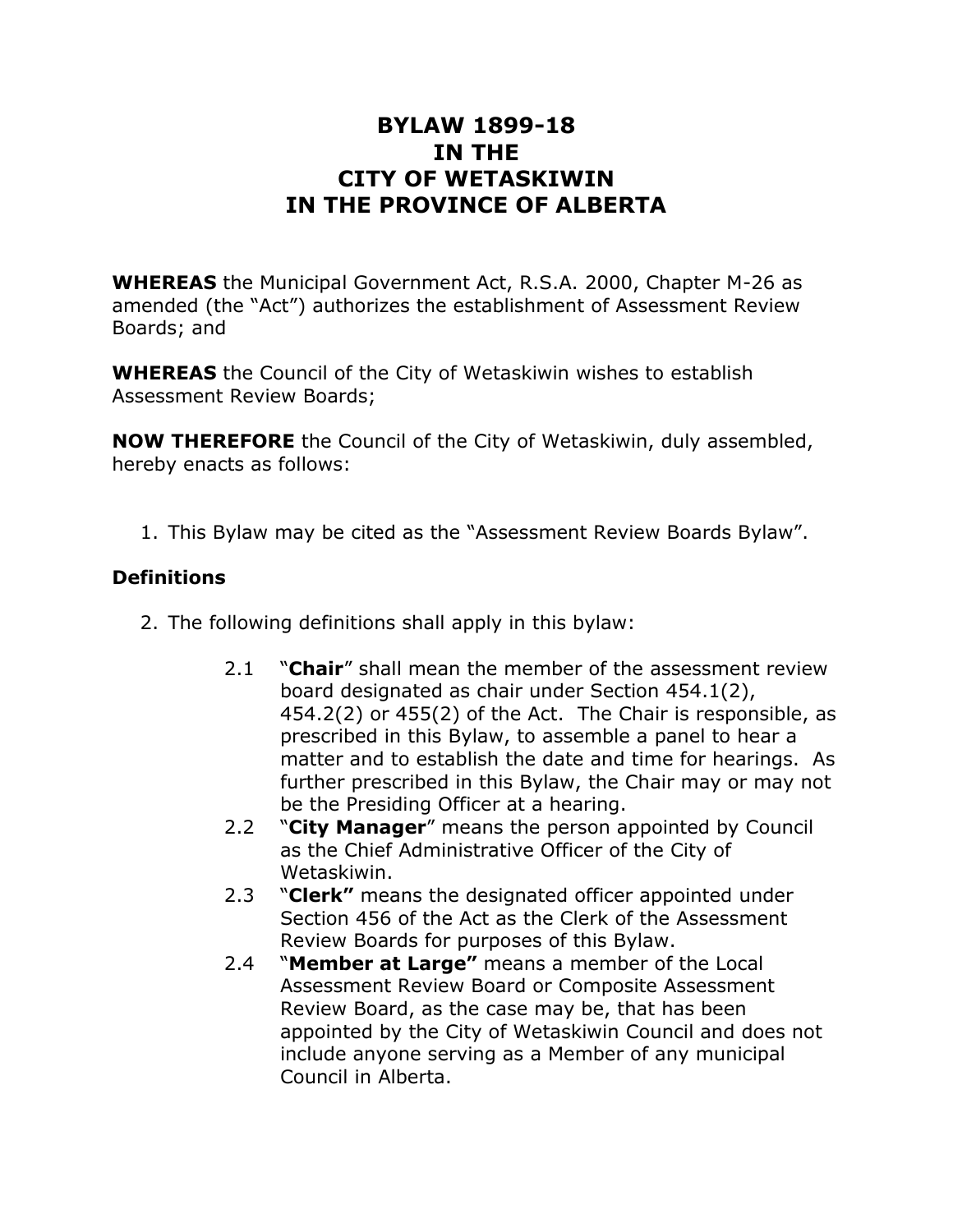- 2.5 "**Panel**" means a portion of the membership of a Local Assessment Review Board or Composite Assessment Review Board, as the case may be, responsible for hearing and deciding on a matter before the respective board.
- 2.6 "**Presiding Officer**" means the member of the Local Assessment Review Board or Composite Assessment Review Board, as the case may be, responsible for presiding over the hearing process.
- 2.6 "**Provincial Member**" means a person assigned by the Municipal Government Board of Alberta, on behalf of the Minister of Municipal Affairs, to serve as a member of the City of Wetaskiwin Composite Assessment Review Board and to serve as the Presiding Officer for any such hearing.

#### **Establishment of Boards**

- 3. The Council of the City of Wetaskiwin hereby establishes the following Assessment Review Boards for the City of Wetaskiwin:
	- 3.1 Local Assessment Review Board (LARB) which shall consist of no more than two (2) members of Council and no more than four (4) Members at Large.
		- 3.1a The first LARB panel established in a calendar year shall be chaired by the Member of Council appointed to the Board with the first letter of their surname closest to the beginning of the alphabet. If two members of Council have been appointed to the LARB, the second matter heard that year will be chaired by the Council member whose first letter of their surname is next closest to the beginning of the alphabet. Notwithstanding the above, if a member of Council appointed to the LARB is unavailable for any reason to Chair a panel, the other Council member may serve in their absence.
		- 3.1b A three (3) member panel hearing a matter shall include no more than one (1) Council Member and no more than two (2) Members at Large. The Council member on the panel shall preside over the hearing proceedings.
		- 3.1c When the Act (and regulations to the Act) allows for one (1) member of the Local Assessment Review Board to preside over a matter, the Chairman shall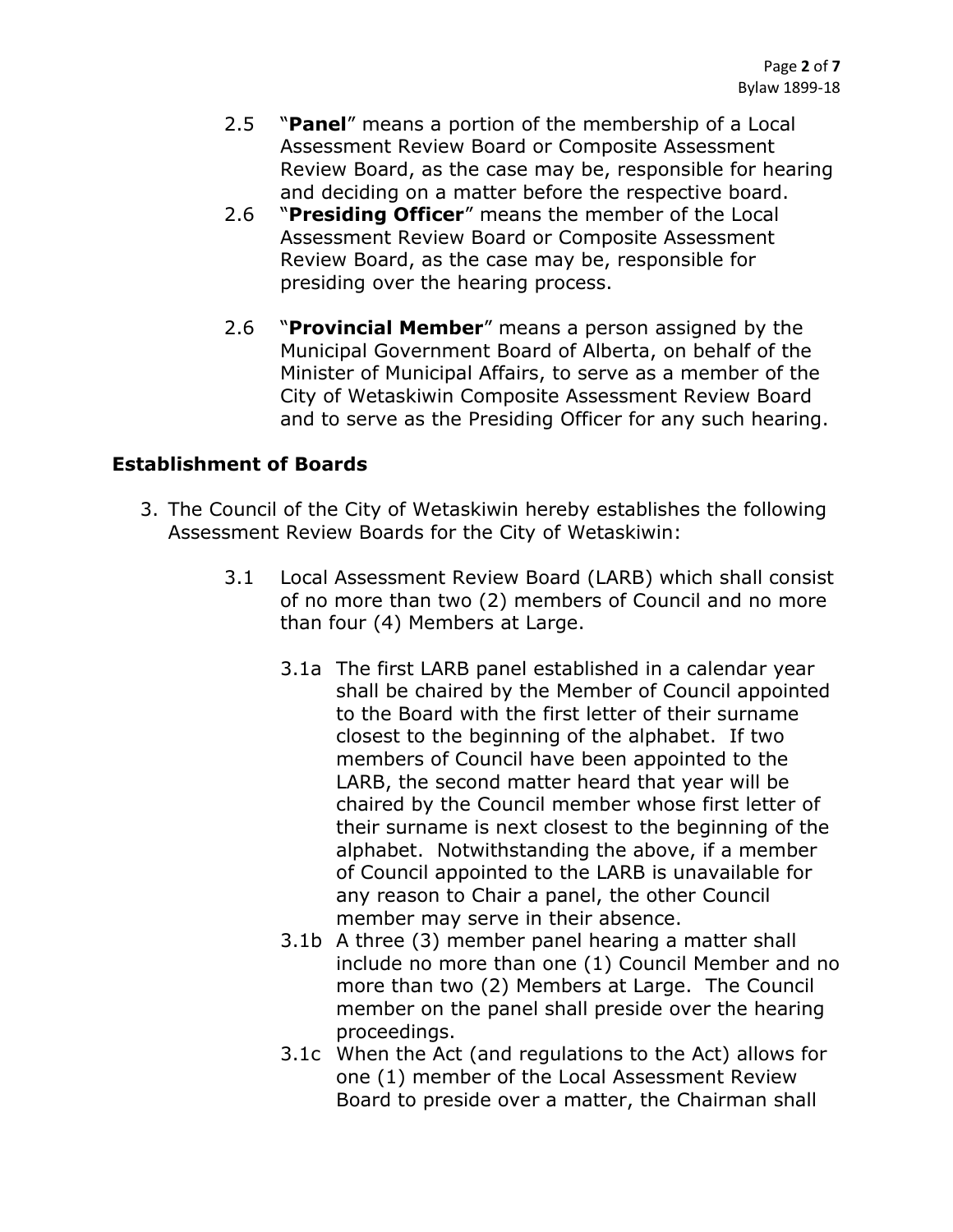appoint a Member at Large to preside over the matter.

- 3.1d The Chair of a panel, with the assistance of the Clerk of the Assessment Review Board if necessary, shall assemble the panel to hear a matter before the LARB and shall determine the date, time and location of the hearing in compliance with the Act and applicable regulations.
- 3.2 Composite Assessment Review Board (CARB) which shall consist of no more than one (1) Provincial Member, two (2) members of Council and four (4) members at large.
	- 3.2a The Provincial Member shall preside over all hearings of the CARB.
	- 3.2b The first CARB panel established in a calendar year shall be chaired by the Member of Council appointed to the Board with the first letter of their surname closest to the beginning of the alphabet. If two members of Council have been appointed to the CARB, the second matter heard that year will be chaired by the Council member whose first letter of their surname is next closest to the beginning of the alphabet. Notwithstanding the above, if a member of Council appointed to the CARB is unavailable for any reason to Chair a panel, the other Council member may serve in their absence.
	- 3.2c A three member panel hearing a matter shall consist of no more than one (1) provincial member, no more than one (1) member of Council and no more than one (1) Member at Large.
	- 3.2d When the Act (and regulations to the Act) allows for one (1) member of the Composite Assessment Review Board to preside over a matter, the provincial member shall be the sole member of the panel and shall preside over the matter.
	- 3.2e The Chair of a panel, with the assistance of the Clerk of the Assessment Review Board if necessary, shall assemble the panel to hear a matter before the CARB and shall determine the date, time and location of the hearing in compliance with the Act and applicable regulations.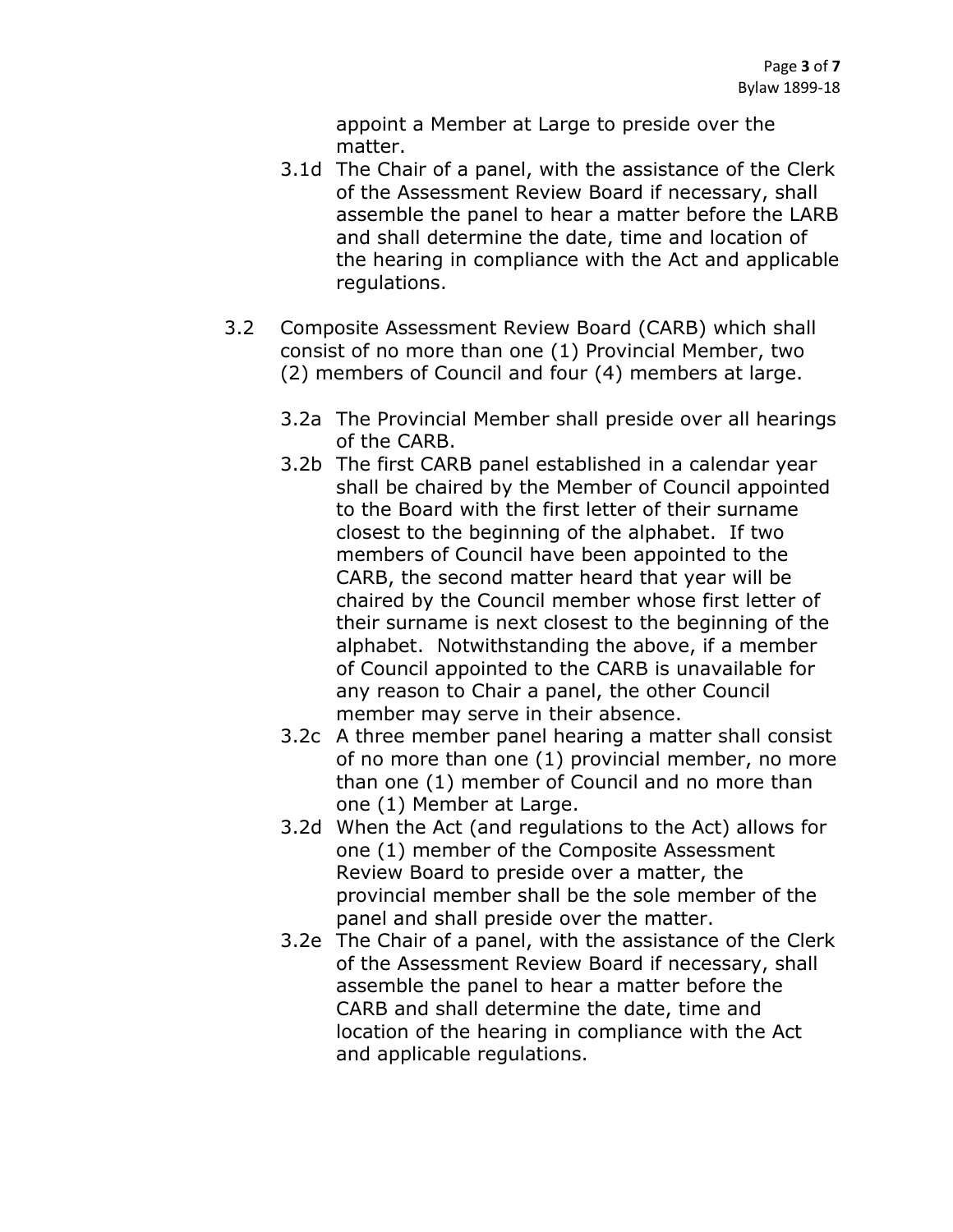- 4. No member may serve on any panel of either the LARB or CARB unless that member has taken, completed and successfully passed the requisite training and exam(s) required by the Province of Alberta and that Member's training remains valid at the time of the hearing.
- 5. At the annual Organizational Meeting of Council held pursuant to the provisions of the Municipal Government Act, the Council shall, by resolution, appoint no more than two (2) members of the Council to serve on the City of Wetaskiwin LARB and CARB for the following calendar year.
- 6. Council may appoint Members at Large to serve on one or both boards, at any duly constituted meeting provided the number of appointees does not exceed the prescribed maximum number of appointees. Council may appoint any Member at Large for a term not to exceed three (3) years. Council may further extend the term of any Member at Large whose term is, or has, expired, by a period not to exceed three (3) years.
- 7. Council may, by resolution, at any duly constituted meeting, in its sole discretion and without reason, remove any Member at Large from any Assessment Review Board.
- 8. Council may appoint any adult resident of Alberta that is not otherwise ineligible under this Bylaw, the Act or relevant Regulations, to serve on the LARB or CARB or both, with preference being given to those who meet one or more of the following criteria:
	- Resident of the City of Wetaskiwin;
	- Resident of the County of Wetaskiwin;
	- Property or business owner within the City of Wetaskiwin.
- 9. The Presiding Officer of each panel will, consistent with any requirements of the Act, this Bylaw and applicable regulations, establish procedures to be used for conducting the hearing, and may consult with other panel members, Board members and the Clerk in doing so.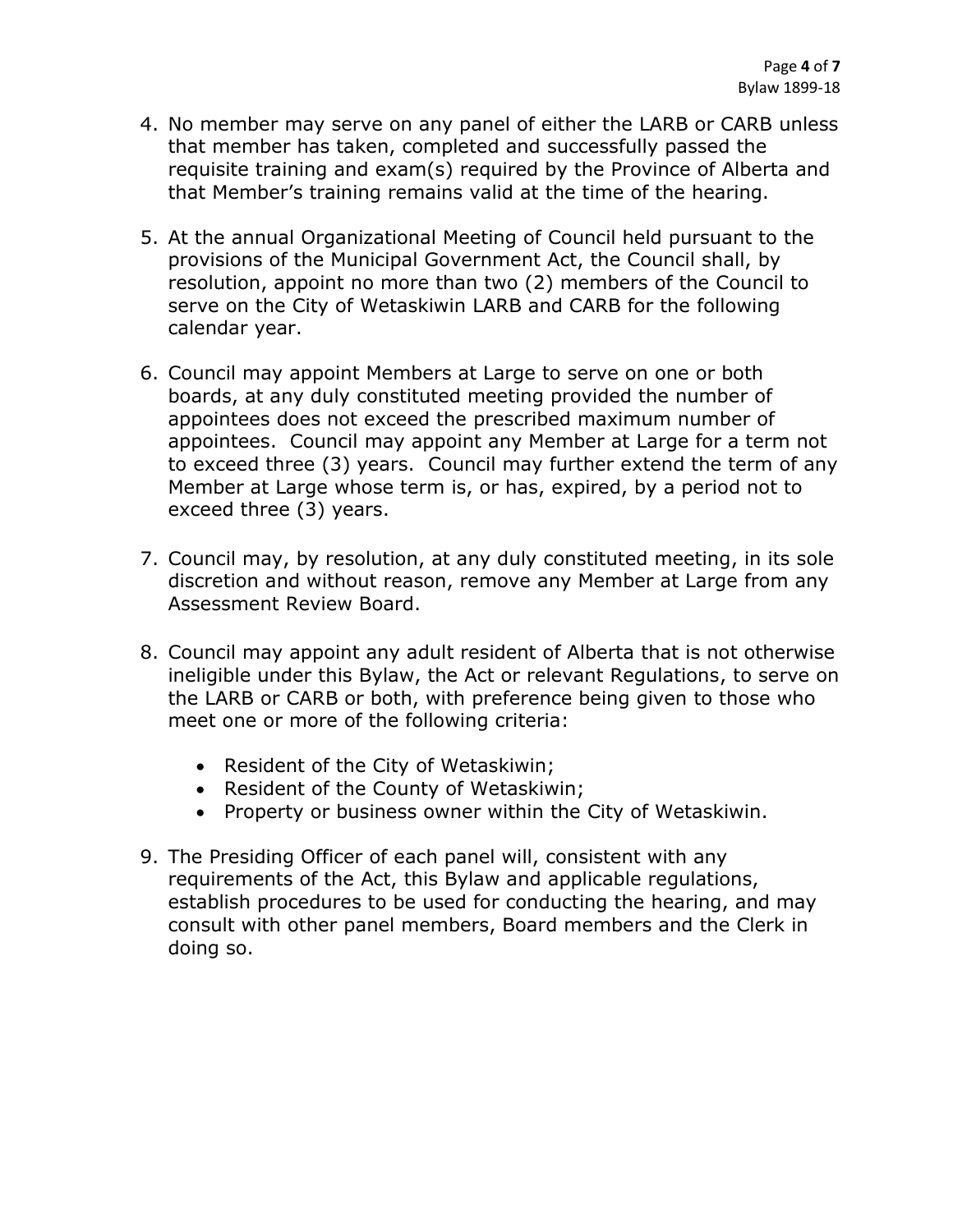#### **Remuneration for Members**

- 10. Members at Large serving at a hearing shall be compensated for each day of service, or portion thereof, at the same rate as the per diem rate established under policy for a full day of service for a Council Member. Should no per diem rate be in place at the time that a Member at Large serves on a panel, then the member shall be paid \$200.00 for each day of service, or portion thereof.
- 11. Members at Large will be paid per diems at rates as outlined in Section 10 of this Bylaw for each day of Training attended. Additionally, the City of Wetaskiwin will reimburse each Member at Large's expenses for travel, meals and accommodations at the same rates established under the City of Wetaskiwin Council remuneration policy.

### **Appointment of Clerk of the Assessment Review Board**

- 12. The City of Wetaskiwin Council hereby, in accordance with Section 210 of the Act, establishes the position of Designated Officer with the powers, duties and functions to serve as Clerk of the City of Wetaskiwin Assessment Review Boards.
- 13. The City Clerk is hereby appointed as the Assessment Review Board Clerk for the City of Wetaskiwin and shall have the prescribed duties, authority and obligations as outlined in the Act, this Bylaw and the *Matters Relating to Assessment Complaints Regulation*.
- 14. In the event that, for any reason, the City Clerk is unable to serve as the Clerk of the Assessment Review Board with respect to one or more matters to be heard by one of the Assessment Review Boards, the City Manager is hereby delegated the authority to appoint someone else to serve as the Clerk of the Assessment Review Board for the City of Wetaskiwin.
- 15. Any person serving as Clerk of the Assessment Review Board for any matter must meet all training and other requirements under the Act and relevant regulations prior to carrying out the duties of the position.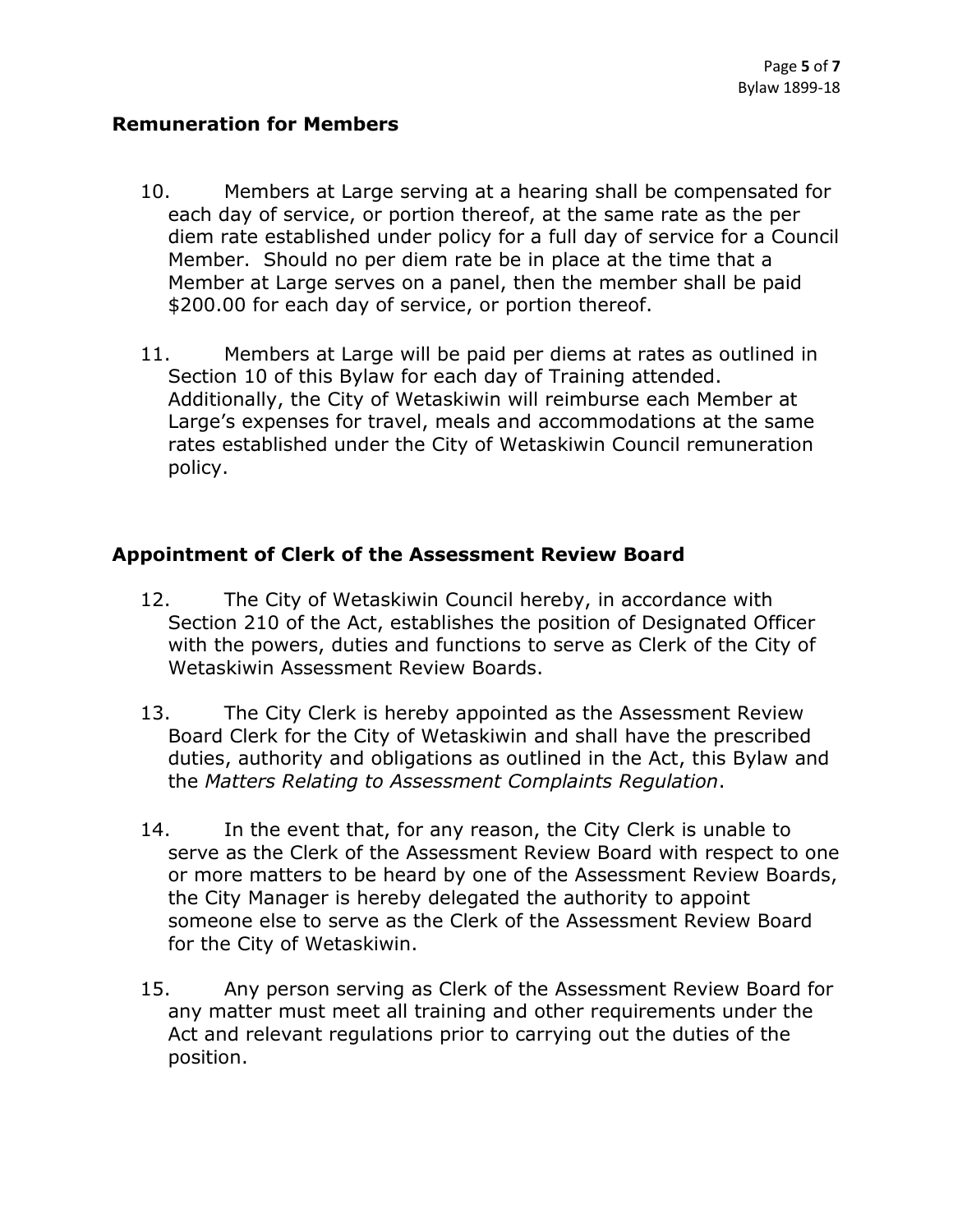16. The annual salary of the City Clerk includes remuneration for services as the Clerk of the Assessment Review Board. In the event that the City Manager appoints someone to serve as Clerk of the Assessment Review Board in the City Clerk's absence, the rate of remuneration shall be an amount mutually agreed upon between the City Manager and the substitute Clerk.

#### **Complaint Fees**

- 17. The City of Wetaskiwin Council hereby establishes the following Assessment Complaint Fees and provisions regarding the disposition of same:
	- 15a. For all matters heard before the Local Assessment Review Board, the complaint fee shall be \$50.00 per tax roll number;
	- 15b. For all matters heard before the Composite Assessment Review Board, the complaint fee shall be \$50.00 per \$100,000 of property assessment or portion thereof, up to a maximum complaint fee of \$500.00, per tax roll number;
	- 15c. The disposition of each complaint fee will be determined by the panel deciding on the complaint in question;
	- 15d. In the event that a complaint is withdrawn prior to the hearing, the complaint fee will be refunded.

# **Repeal and Coming into Effect**

- 18. City of Wetaskiwin Bylaw 1776-11 is hereby repealed.
- 19. This bylaw comes into force upon final passing.

Read a first time this  $12<sup>th</sup>$  day of February, 2018

Read a second time this  $12<sup>th</sup>$  day of February, 2018

Read a third time and finally passed this  $12<sup>th</sup>$  day of February, 2018.

### **ORIGINAL SIGNED MAYOR**

**ORIGINAL SIGNED CITY MANAGER**